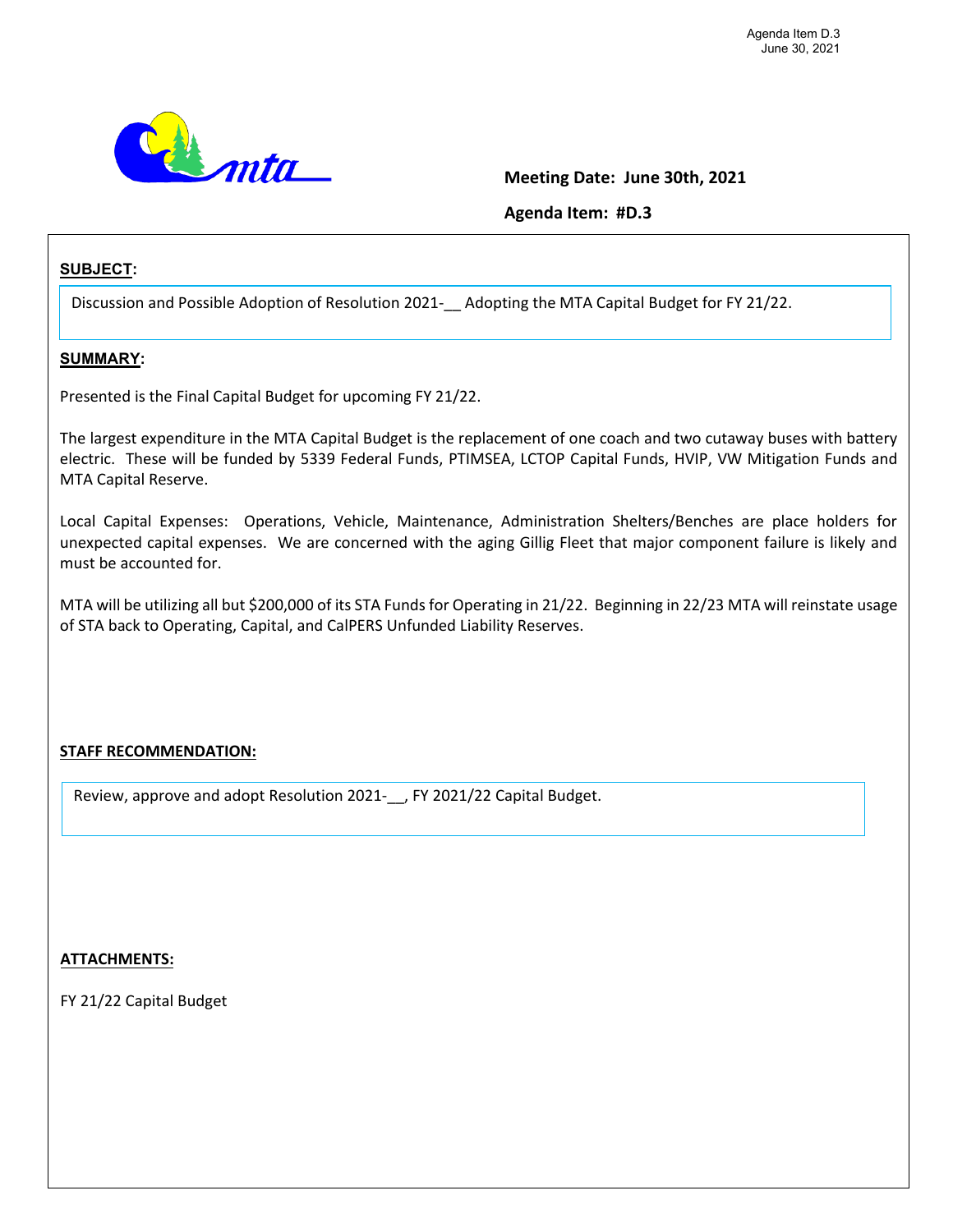

# **MENDOCINO TRANSIT AUTHORITY RESOLUTION 2021-\_\_ ADOPTION OF FISCAL YEAR 2021-2022 CAPITAL BUDGET**

**WHEREAS,** MTA policy calls for the adoption of annual balanced budgets; and

**WHEREAS,** funds required to balance the budget is adequate, with the use of State Transit Assistance and Operating Reserves; and

**WHEREAS**, staff has prepared, and the Board of Directors has reviewed, all details of those budgets.

**NOW, THEREFORE, BE IT RESOLVED** that the MTA Board of Directors hereby Adopts the Final Fiscal Year 2021-2022 Capital Budget presented to the Board on June 30, 2021, as may be revised at the meeting.

Adoption of this Resolution was moved by Director **and seconded by Director** at a regular meeting of the MTA Board of Directors on June 30, 2021, by the following roll call vote:

 $\overline{\phantom{a}}$  , and the contribution of the contribution of  $\overline{\phantom{a}}$  , and  $\overline{\phantom{a}}$  , and  $\overline{\phantom{a}}$  , and  $\overline{\phantom{a}}$  , and  $\overline{\phantom{a}}$  , and  $\overline{\phantom{a}}$  , and  $\overline{\phantom{a}}$  , and  $\overline{\phantom{a}}$  , and  $\overline{\phantom{a}}$  , and

AYES:

NOES:

ABSTAIN:

ABSENT:

ATTEST:

Saprina Rodriguez, Chair **Jacob King, Executive Director**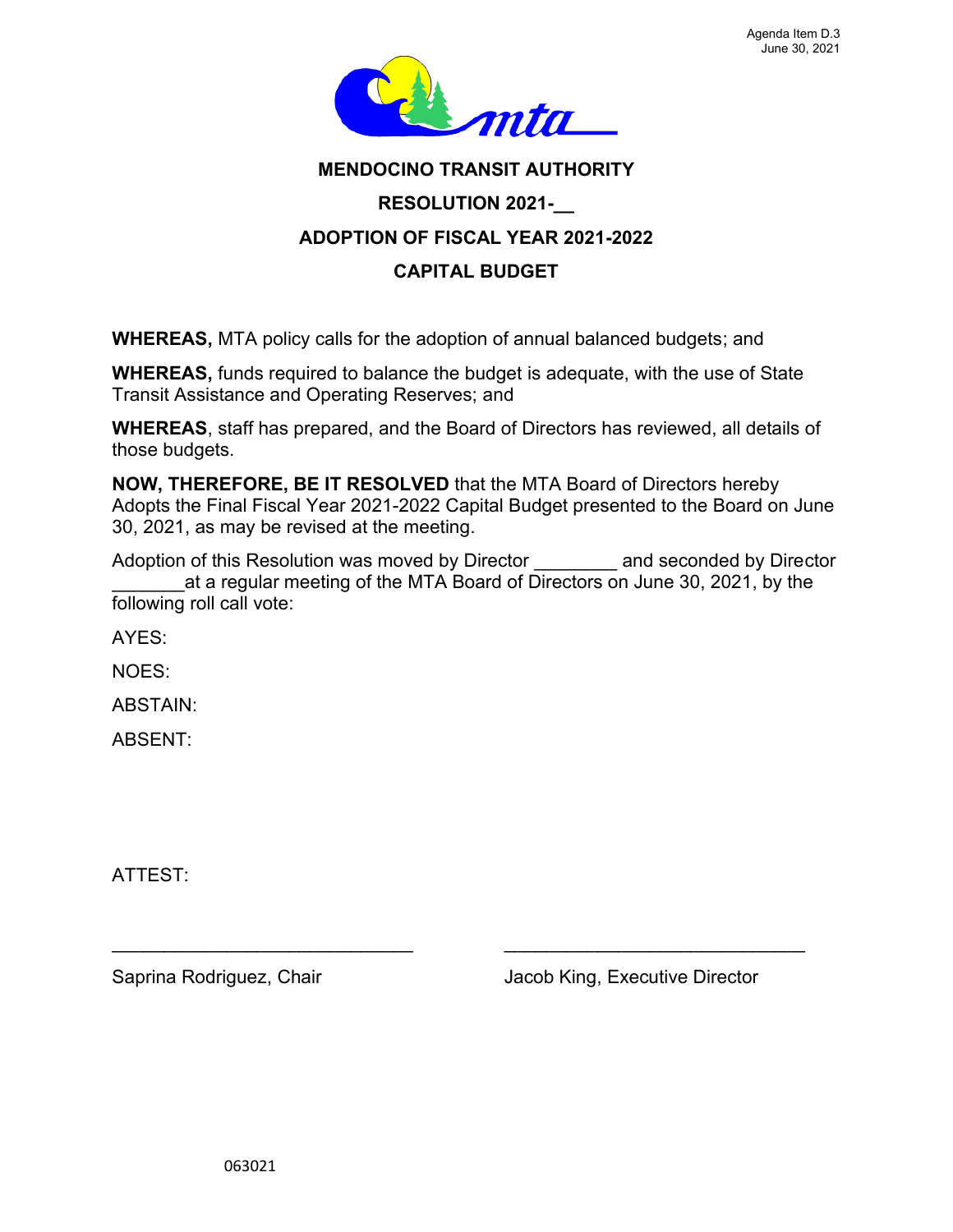# **FY 21/22 FIVE YEAR CAPITAL PROGRAM by YEAR - FINAL**

| <b>Revenues</b>                               | 2021/22   | 2022/23   | 2023/24 | 2024/25     | 2025/26   | 5 Year Total        |
|-----------------------------------------------|-----------|-----------|---------|-------------|-----------|---------------------|
| <b>FEDERAL</b>                                |           |           |         |             |           |                     |
| 5310 Elderly and Disabled                     |           |           |         |             |           |                     |
| 5311(f) Intercity                             |           |           |         |             |           |                     |
| 5311 Discretionary                            |           |           |         |             |           |                     |
| 5339 Low-No Emission Bus/Infrastructure       | 1,450,000 | 1,450,000 |         | 3,800,000   | 3,800,000 | 2,900,000           |
| <b>Projected Federal Fund Totals</b>          | 1,450,000 | 1,450,000 | 0       | 3,800,000   | 3,800,000 | 2,900,000           |
|                                               |           |           |         |             |           |                     |
| <b>STATE</b>                                  | 2021/22   | 2022/23   | 2023/24 | 2024/25     | 2025/26   | 5 Year Total        |
| State of Good Repair (SB1)                    | 130,000   | 130.000   | 130,000 | 130,000     | 130,000   | 650,000             |
| Cap & Trade (LCTOP)                           | 96,000    | 95,000    | 100,000 | 120,000     | 130,000   | 541,000             |
| <b>VW Mitigation Funds</b>                    | 320,000   |           |         |             |           | 320,000             |
| <b>HVVP Electric Bus Vouchers</b>             |           | 180,000   |         |             |           | 180,000             |
| <b>Projected State Fund Totals</b>            | 546,000   | 405,000   | 230,000 | 250,000     | 260,000   | 1,691,000           |
|                                               |           |           |         |             |           |                     |
| <b>LOCAL</b>                                  | 2021/22   | 2022/23   | 2023/24 | 2024/25     | 2025/26   | 5 Year Total        |
| <b>MTA Capital Reserve Fund</b>               | 40,000    | 0         | 0       | 0           | 500,622   | 540,622             |
| <b>MCOG Capital Reserve Fund</b>              | 0         | 0         | 685,021 | $\mathbf 0$ | 0         | 685,021             |
| <b>State Transit Assistance</b>               | 200,000   | 0         | 70,000  | 700.000     | 800,000   | 1,770,000           |
| <b>Projected Local Fund Totals</b>            | 240,000   | $\bf{0}$  | 755,021 | 700,000     | 1,300,622 | 2,995,643           |
|                                               |           |           |         |             |           |                     |
| <b>TOTAL REVENUE</b>                          | 2,236,000 | 1,855,000 | 985,021 | 4,750,000   | 5,360,622 | 7,586,643           |
| <b>Expense</b>                                |           |           |         |             |           |                     |
|                                               | 2021/22   | 2022/23   | 2023/24 | 2024/25     | 2025/26   | <b>5 Year Total</b> |
| <b>Vehicle Acquisition:</b>                   |           |           |         |             |           |                     |
| <b>Staff Vehicles</b>                         |           | 40,000    |         |             | 105,000   | 145,000             |
| <b>Maintenance Vehicles</b>                   | 80,000    |           |         |             |           | 80,000              |
| Cutaways - Paratransit                        |           |           |         |             | 562,000   | 562,000             |
| Cutaways - FR<br><b>Buses - Medium Duty</b>   | 562,000   | 1,450,000 | 843,000 | 843,000     | 562,000   | 4,260,000           |
| <b>Buses - Heavy Duty</b>                     |           |           |         |             | 3,800,000 |                     |
| Senior Center Vehicles                        | 1,450,000 |           |         | 3,800,000   |           | 9,050,000           |
| Trolley                                       |           |           |         |             |           |                     |
| <b>Total Vehicle Acquistion</b>               | 2,092,000 | 1,490,000 | 843,000 | 4,643,000   | 5,029,000 | 14,097,000          |
|                                               |           |           |         |             |           |                     |
| <b>Equipment &amp; Minor Facilities</b>       | 2021/22   | 2022/23   | 2023/24 | 2024/25     | 2025/26   | <b>5 Year Total</b> |
| Operations                                    | 8,500     | 11,000    | 6,500   | 8,000       | 8,000     | 42,000              |
| Vehicle                                       | 7,500     | 7,500     | 7,500   | 7,500       | 9,000     | 39,000              |
| Maintenance                                   | 13,500    | 53,000    | 38,000  | 3,000       | 38,000    | 145,500             |
| Administration                                | 46,400    | 33,800    | 23,000  | 28,000      | 20,075    | 151,275             |
| Shelters & Benches                            | 2,400     | 23,000    | 4,000   | 17,700      | 12,000    | 59,100              |
| <b>Total Equipment &amp; Minor Facilities</b> | 78,300    | 128,300   | 79,000  | 64,200      | 87,075    | 436,875             |
|                                               |           |           |         |             |           |                     |
| <b>Major Facilities</b>                       | 2021/22   | 2022/23   | 2023/24 | 2024/25     | 2025/26   | <b>5 Year Total</b> |
| <b>Transit Center</b>                         |           | 85,000    |         |             |           | 85,000              |
| Admin OPS/Design/Build                        |           | 85,000    |         |             |           | 85,000              |
| <b>Total Major Facilities</b>                 |           | 170,000   |         |             |           | 170,000             |
| <b>Total Expense</b>                          | 2,170,300 | 1,788,300 | 922,000 | 4,707,200   | 5,116,075 | 14,703,875          |
|                                               |           |           |         |             |           |                     |
| <b>GAIN/Loss</b>                              | 65,700    | 66,700    | 63,021  | 42,800      | 244,547   | 482,768             |
|                                               |           |           |         |             |           |                     |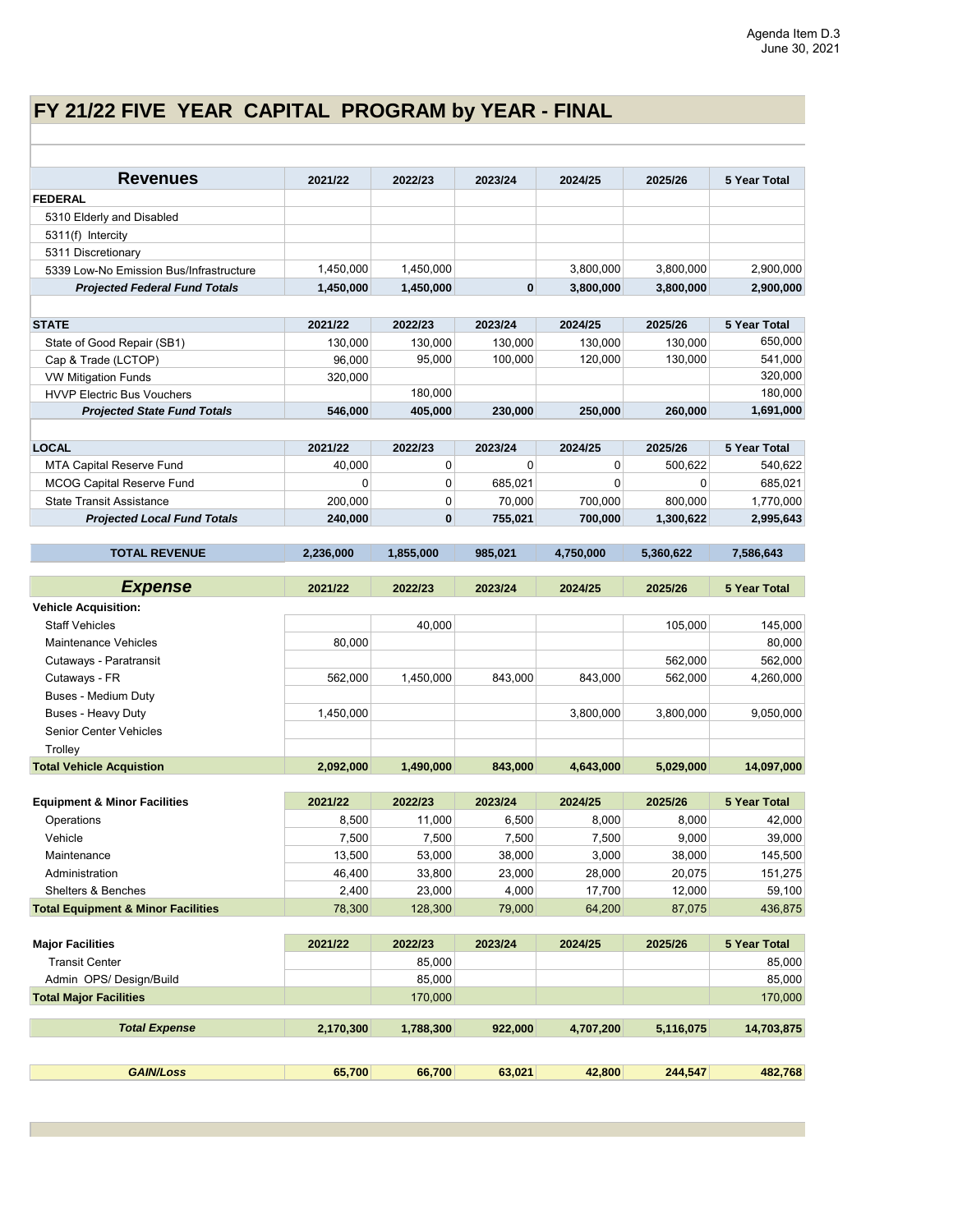# **REVENUE / EXPENDITURES BY FUND TYPE**

| <b>Capital Reserve - MCOG</b>               | 2021/22 | 2022/23 | 2023/24 | 2024/25  | 2025/26 | 5 Year Total        |
|---------------------------------------------|---------|---------|---------|----------|---------|---------------------|
| Beg. Balance-Unallocated by MCOG            | 685,021 | 685.021 | 685.021 |          |         | 0                   |
| Deposit                                     |         |         |         |          |         |                     |
| Interest                                    |         |         |         |          |         |                     |
| Withdrawal/Expenditure                      |         |         | 685.021 |          |         |                     |
| End Balance                                 | 685.021 | 685,021 |         | $\bf{0}$ | 0       | 0                   |
|                                             |         |         |         |          |         |                     |
| <b>Capital Reserve - MTA</b>                | 2021/22 | 2022/23 | 2023/24 | 2024/25  | 2025/26 | <b>5 Year Total</b> |
| <b>Beginning Balance</b>                    | 540.622 | 500.622 | 500,622 | 500.622  | 500,622 |                     |
| Deposit                                     |         |         |         |          |         |                     |
| Interest                                    |         |         |         |          |         |                     |
| Withdrawal/Expenditure                      | 40,000  |         |         |          | 500.622 |                     |
| End Balance                                 | 500.622 | 500,622 | 500,622 | 500.622  | 0       | 0                   |
|                                             |         |         |         |          |         |                     |
| <b>State Transit Assistance (MTA - STA)</b> | 2021/22 | 2022/23 | 2023/24 | 2024/25  | 2025/26 | <b>5 Year Total</b> |
| <b>Beginning Balance</b>                    | 0       |         |         |          |         | 0                   |

| Beginning Balance      |         |        |         |         |           |
|------------------------|---------|--------|---------|---------|-----------|
| Deposit                | 200.000 | 70.000 | 700.000 | 800.000 | 1.770.000 |
| interest or adiustment |         |        |         |         |           |
| budgeted or spent      | 200.000 | 70.000 | 700.000 | 800.000 | 1.770.000 |
| End Balance            |         |        |         |         |           |

| <b>STATE OF GOOD REPAIR (SGR)</b> | 2021/22 | 2022/23 | 2023/24 | 2024/25 | 2025/26 | 5 Year Total |
|-----------------------------------|---------|---------|---------|---------|---------|--------------|
| Beginning Balance                 | 139.740 | 269.740 | 229.740 | 359.740 | 489.740 | 619.740      |
| Appropriated                      | 130.000 | 130.000 | 130.000 | 130.000 | 130,000 | 125,000      |
| Interest                          |         |         |         |         |         |              |
| Withdrawal/Expenditure            |         | 170.000 |         |         |         |              |
| End Balance                       | 269,740 | 229,740 | 359,740 | 489,740 | 619,740 | 744.740      |

| Proposition 1B (2006) - Public Transit Modernization, Improvement and Service Account - (PTMISEA) |         |                       |  |  |  |  |  |  |  |  |
|---------------------------------------------------------------------------------------------------|---------|-----------------------|--|--|--|--|--|--|--|--|
| <b>Beginning Balance</b>                                                                          | 270.523 |                       |  |  |  |  |  |  |  |  |
| Deposit                                                                                           |         | <b>END OF PROGRAM</b> |  |  |  |  |  |  |  |  |
| Interest                                                                                          |         |                       |  |  |  |  |  |  |  |  |
| Withdrawal/Expenditure                                                                            | 270.523 |                       |  |  |  |  |  |  |  |  |
| End Balance                                                                                       | 0       |                       |  |  |  |  |  |  |  |  |

#### **Fund usage restrictive. Utilization must be connected to new or expanded revenue**

| connected to new or expanded revenue |         |         |         |         |         |              |
|--------------------------------------|---------|---------|---------|---------|---------|--------------|
| Cap & Trade (LCTOP)                  | 2021/22 | 2022/23 | 2023/24 | 2024/25 | 2025/26 | 5 Year Total |
| <b>Beginning Balance</b>             | 297.262 | 0       | 125.500 | 251.000 | 376.700 | 502.700      |
| Appropriated, and allocated to MTA   | 176.103 | 125,000 | 125.000 | 125.000 | 125,000 | 125,000      |
| <b>Used for Operations</b>           |         |         |         |         |         |              |
| interest                             |         | 500     | 500     | 700     | 1.000   | 1.000        |
| budgeted or spent                    | 297.262 |         |         |         |         |              |
| End Balance                          | 0       | 125,500 | 251.000 | 376.700 | 502,700 | 628,700      |
|                                      |         |         |         |         |         |              |
|                                      |         |         |         |         |         |              |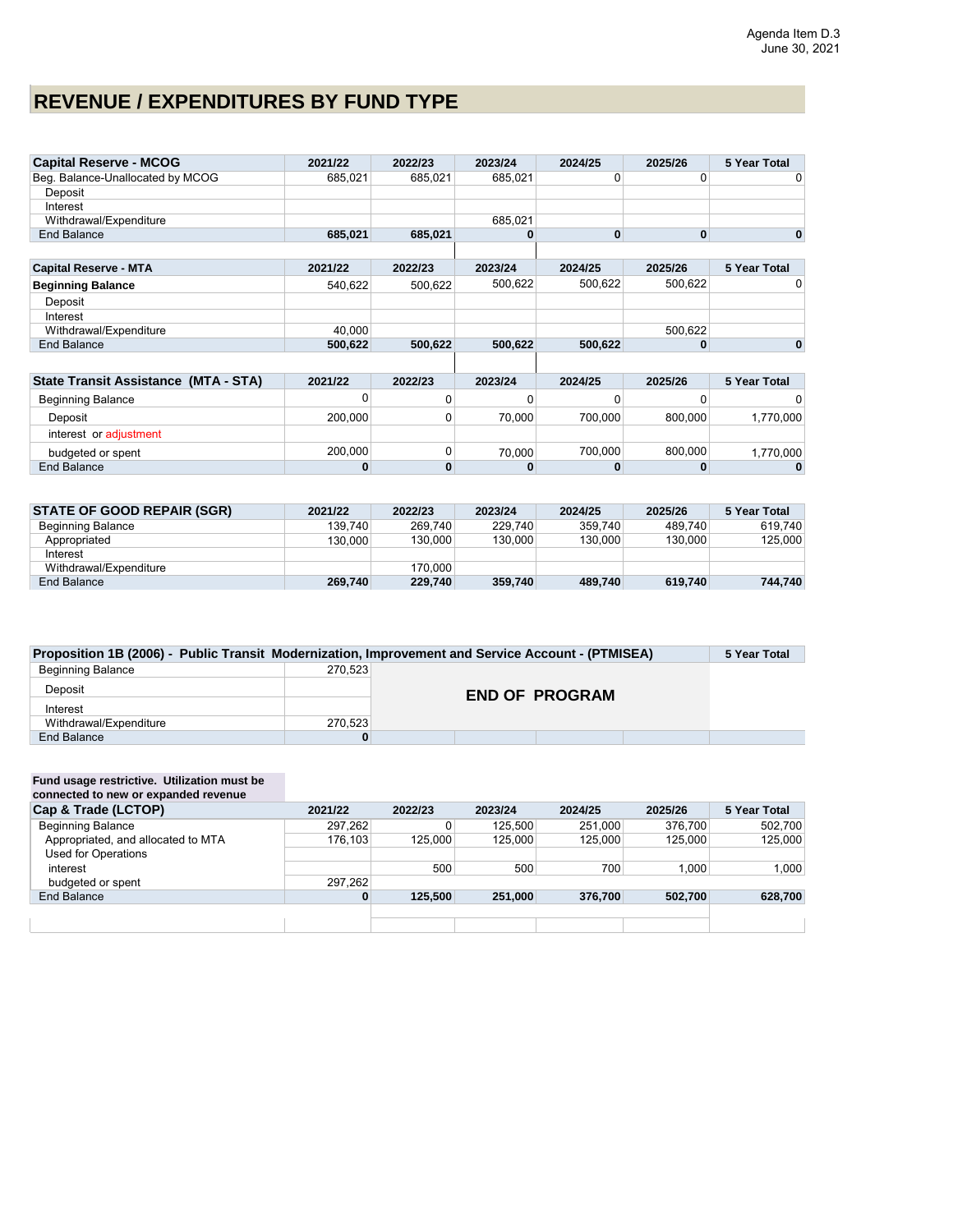# **MTA Five -YearCapital Vehicle Replacement Plan**

**= retire and sell = buy**

| <b>Staff - Vehicles</b> |                                         |                 |    |                            |         |                |         |                |
|-------------------------|-----------------------------------------|-----------------|----|----------------------------|---------|----------------|---------|----------------|
| Odometer                | <b>4 YEARS OR 100,000 MILES</b><br>Fund |                 |    | # Year Make/Mod            | 2021/22 | 2022/23        | 2024/25 | 2025/26        |
|                         | AqWorker                                | AG <sub>1</sub> |    | 9 Escape hybrid - AW       |         |                |         | <b>REPLACE</b> |
|                         | <b>STIP</b>                             | 201             |    | 11 ChevVolt plug-in-hybrid |         | <b>REPLACE</b> |         |                |
|                         | <b>STA</b>                              | 307             | 11 | <b>Toyota Prius hybrid</b> |         |                |         | <b>REPLACE</b> |
|                         | <b>STA</b>                              | 308             | 11 | Toyota Prius hybrid        |         |                |         | <b>REPLACE</b> |
|                         |                                         | 309             |    | Hybrid - ALL Wheel         |         |                |         | <b>REPLACE</b> |
|                         |                                         | 310             |    | Hybrid - All Wheel         |         |                |         | <b>BUY</b>     |
|                         |                                         | 311             |    | electric                   |         | <b>BUY</b>     |         |                |
|                         |                                         | 312             |    | hybrid                     |         |                |         | <b>BUY</b>     |
|                         |                                         | 313             |    | electric                   |         |                |         | <b>BUY</b>     |
|                         |                                         | 314             |    | electric                   |         |                |         | <b>BUY</b>     |
|                         |                                         | 315             |    |                            |         |                |         |                |
|                         |                                         | 316             |    |                            |         |                |         |                |

| <b>Maintenance - Facilities Vehicles</b> |                     |                 |                 |             |           |         |         |         |
|------------------------------------------|---------------------|-----------------|-----------------|-------------|-----------|---------|---------|---------|
|                                          |                     |                 |                 |             | 2021/22   | 2022/23 | 2024/25 | 2025/26 |
|                                          | <b>FUND</b>         | Van for Cleaing |                 |             |           |         |         |         |
|                                          |                     | 96              |                 | 7 Sprinter  | $MTC - F$ |         |         |         |
|                                          |                     | 97              |                 | 7 Sprinter  | MTC - U   |         |         |         |
|                                          | <b>STA</b>          | 94              | 19 <sup>1</sup> |             | buy       |         |         |         |
|                                          | <b>STA</b>          | 93 <sub>1</sub> | 19              |             | buy       |         |         |         |
|                                          |                     |                 |                 |             |           |         |         |         |
|                                          | <b>Pickup Truck</b> |                 |                 |             |           |         |         |         |
|                                          | <b>STA</b>          | 98              |                 | 2 Ford E350 |           |         |         |         |
|                                          | CAPTIAL R.          | 95 <sub>1</sub> | 14 <sub>1</sub> |             |           |         |         |         |

|          | Dial-a-Ride - Paratransit Vans |     |    |                            |         |         |         |            |
|----------|--------------------------------|-----|----|----------------------------|---------|---------|---------|------------|
| Odometer | <b>Type II or Class A</b>      |     |    |                            |         |         |         |            |
| $\Omega$ | 0 5 YEARS OR 150,000 MILES     |     |    |                            |         |         |         |            |
|          | Fund                           |     |    | # Year Make/Mod            | 2021/22 | 2022/23 | 2024/25 | 2025/26    |
|          |                                | 620 | 11 | Glaval gas                 |         |         |         |            |
|          |                                | 621 |    | 11 Glaval gas              |         |         |         | <b>DAR</b> |
|          |                                | 622 | 11 | Glaval gas                 |         |         |         | <b>DAR</b> |
|          |                                | 623 | 11 | Glaval gas                 |         |         |         |            |
|          |                                | 624 |    | 13 Glaval gas              |         |         |         |            |
|          |                                | 625 |    | 13 Glaval gas              |         |         |         |            |
|          |                                | 626 |    | $\overline{13}$ Glaval gas |         |         |         |            |
|          |                                | 627 |    | 13 Glaval gas              |         |         |         |            |
|          |                                | 628 |    | 13 Glaval gas              |         |         |         |            |
|          | 5310/STA                       | 629 | 17 |                            |         |         |         | <b>BUY</b> |
|          | 5310/STA                       | 630 | 18 |                            |         |         |         | <b>BUY</b> |
|          | 5310/STA                       | 631 | 18 |                            |         |         |         |            |
|          | 5310/STA                       | 632 | 18 |                            |         |         |         |            |
|          | 5310/STA                       | 633 | 18 |                            |         |         |         |            |
|          | 5310/STA                       | 634 | 19 |                            |         |         |         |            |
|          | 5310/STA                       | 635 | 19 |                            |         |         |         |            |
|          | 5310/STA                       | 636 | 19 |                            |         |         |         |            |
|          | 5310/STA                       | 637 | 19 |                            |         |         |         |            |
|          | 5310/STA                       | 638 | 19 |                            |         |         |         |            |
|          | 5310/STA                       | 639 | 20 |                            |         |         |         |            |
|          |                                | 640 | 27 |                            |         |         |         |            |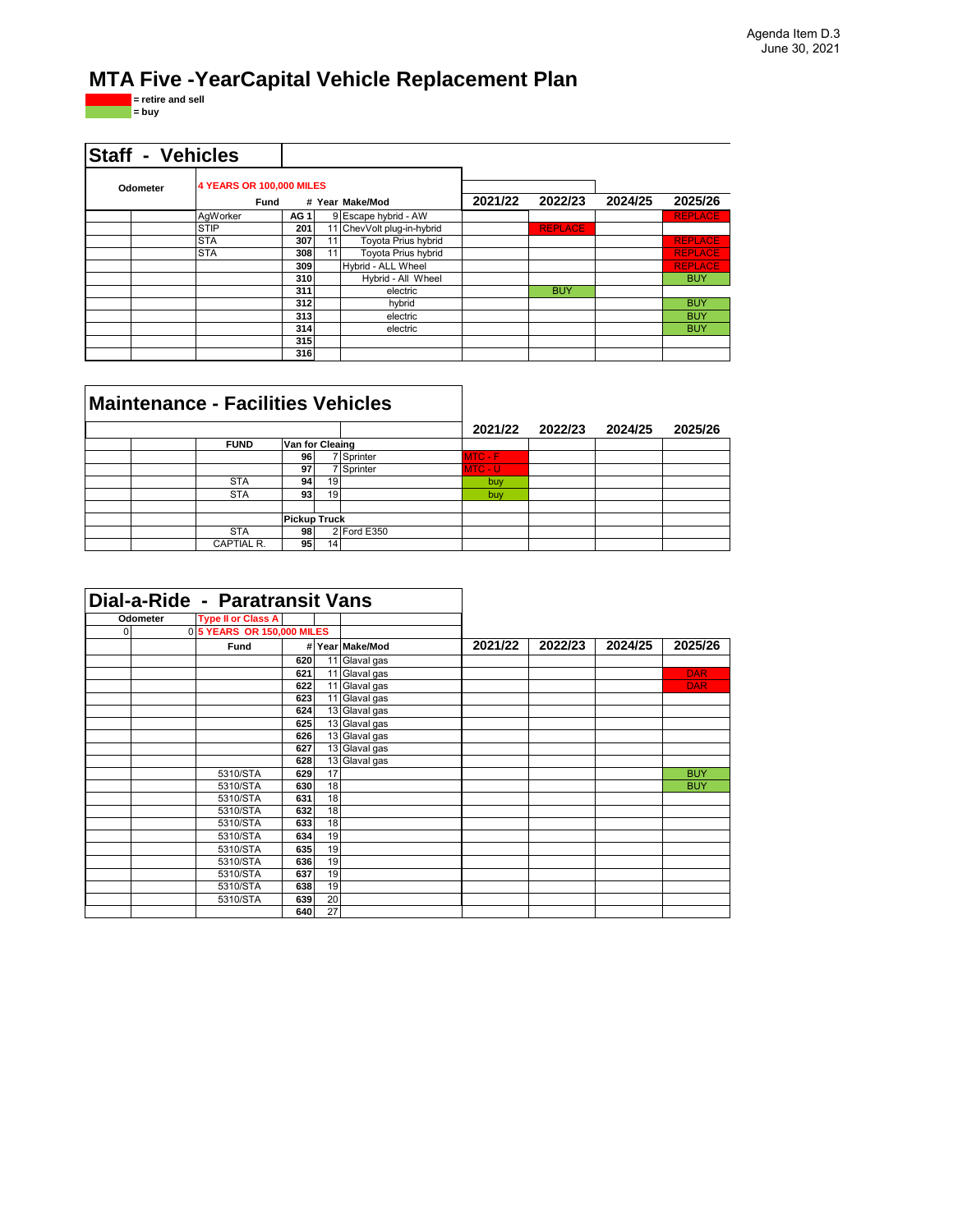|          | <b>Fixed Route - Cutaway</b> |            |                      |                |                |                          |               |
|----------|------------------------------|------------|----------------------|----------------|----------------|--------------------------|---------------|
| Odometer | <b>Type III or Class C</b>   |            |                      |                |                |                          |               |
|          | 7 YEARS OR 150,000 MILES     |            |                      |                |                |                          |               |
|          | Fund                         |            | # Year Make/Mod      | 2021/22        | 2022/23        | 2024/25                  | 2025/26       |
|          |                              | 722        | 7 Starcraft          | <b>FR-CUT</b>  |                |                          |               |
|          |                              | 723        | 11 Glaval gas        |                | <b>FR-CUT</b>  |                          |               |
|          |                              | 727        | 11 Glaval gas        |                | FR-CUT         |                          |               |
|          |                              | 728        | 11 Glaval VTM hybrid |                | <b>FR-CUT</b>  |                          |               |
|          |                              | 729        | 13 Glaval gas        |                |                | <b>FR-CUT</b>            |               |
|          |                              | 730        | 13 Glaval gas        |                |                |                          |               |
|          |                              | 731        | 13 Glaval gas        |                |                |                          |               |
|          |                              | 732        | 15 Glaval gas        |                |                |                          |               |
|          |                              | 733        | 16 Glaval gas        |                |                | <b>FR-CUT</b>            |               |
|          |                              | 734        | 16 Glaval gas        |                |                | <b>FR-CUT</b>            |               |
|          |                              | 735        | 16 Glaval gas        |                |                |                          | <b>FR-CUT</b> |
|          |                              | 736        | 16 Glaval gas        |                |                |                          | <b>FR-CUT</b> |
|          |                              | 737        | 18 Glaval gas        |                |                |                          |               |
|          |                              | 738        | 18 Glaval Gas        |                |                |                          |               |
|          |                              | 739        | 18 Glaval Gas        |                |                |                          |               |
|          |                              | 740        |                      |                |                |                          |               |
|          |                              | 741        |                      |                |                |                          |               |
|          |                              | 742        |                      | <b>BUY</b>     |                |                          |               |
|          | <b>VW</b>                    | 743        |                      | <b>BUY</b>     |                |                          |               |
|          | <b>VW</b>                    | 744        |                      |                | <b>BUY</b>     |                          |               |
|          | 5,339                        | 745        |                      |                | <b>BUY</b>     |                          |               |
|          | 5,339                        | 746        |                      |                | <b>BUY</b>     |                          |               |
|          | 5,339                        | 747        |                      |                |                |                          |               |
|          | <b>STA</b>                   | 748        |                      |                |                |                          |               |
|          | <b>STA</b>                   | 749        |                      |                |                |                          |               |
|          | <b>STA</b><br><b>STA</b>     | 750<br>751 |                      |                |                | <b>BUY</b><br><b>BUY</b> |               |
|          | <b>STA</b>                   | 752        |                      |                |                | <b>BUY</b>               |               |
|          | <b>STA</b>                   | 753        |                      |                |                |                          | <b>BUY</b>    |
|          | <b>STA</b>                   | 754        |                      |                |                |                          | <b>BUY</b>    |
|          | <b>STA</b>                   | 755        |                      |                |                |                          |               |
|          | <b>STA</b>                   | 756        |                      |                |                |                          |               |
|          | <b>STA</b>                   | 757        |                      |                |                |                          |               |
|          | <b>STA</b>                   | 758        |                      |                |                |                          |               |
|          | <b>STA</b>                   | 759        |                      |                |                |                          |               |
|          | <b>STA</b>                   | 760        |                      |                |                |                          |               |
|          | <b>STA</b>                   | 761        |                      |                |                |                          |               |
|          | <b>STA</b>                   | 762        |                      |                |                |                          |               |
|          | <b>STA</b>                   | 763        |                      |                |                |                          |               |
|          | <b>STA</b>                   | 764        |                      |                |                |                          |               |
|          | <b>STA</b>                   | 765        |                      |                |                |                          |               |
|          | <b>STA</b>                   | 766        |                      |                |                |                          |               |
|          |                              |            |                      | $\overline{3}$ | $\overline{2}$ | $\overline{3}$           | 3             |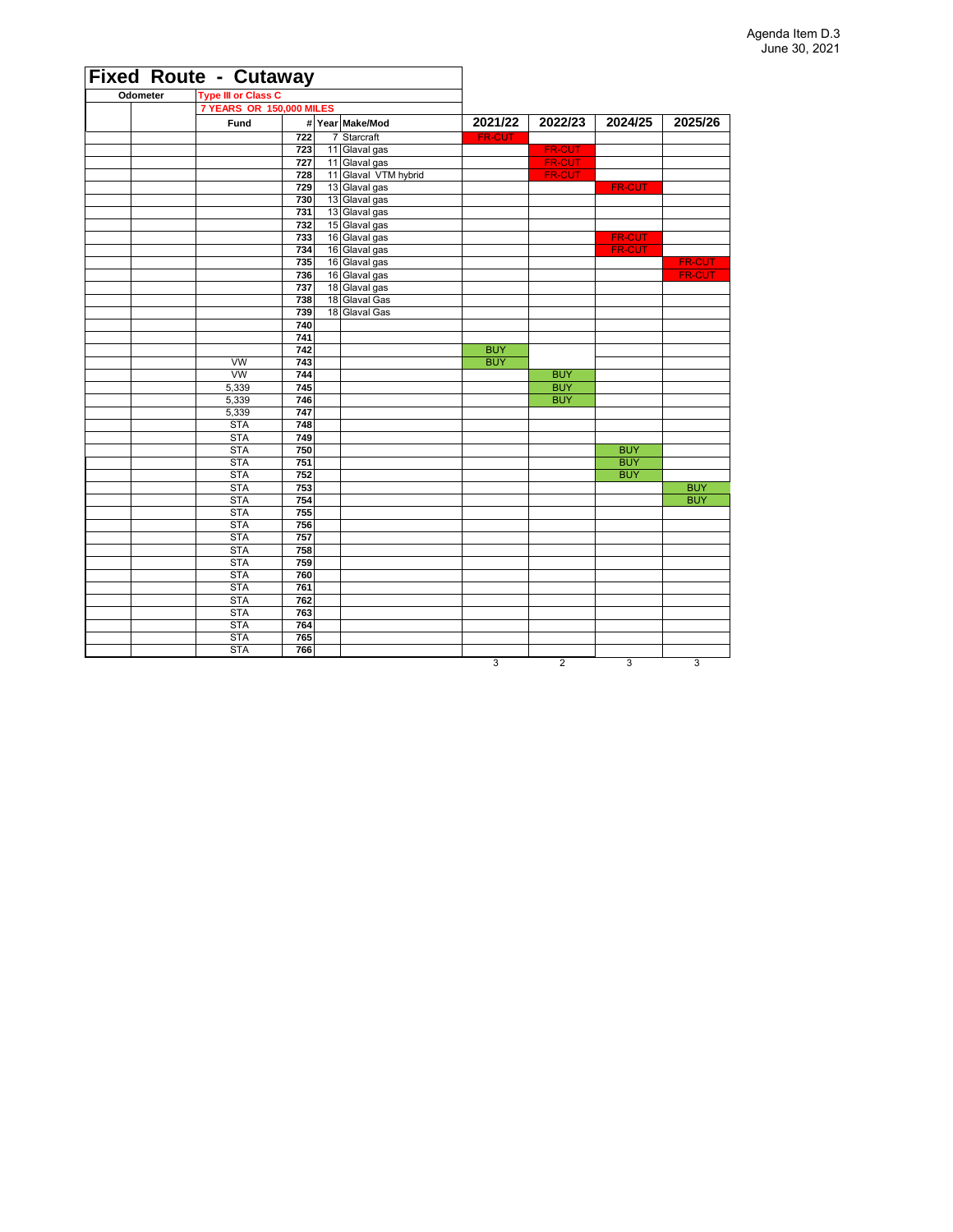### **Fixed Route Fleet - Medium Duty Buses**

| Odometer | <b>Type VII VIII or Class E</b>  |     |                       |         |         |         |         |
|----------|----------------------------------|-----|-----------------------|---------|---------|---------|---------|
| $\Omega$ | 0 Life: 7 years or 200,000 miles |     |                       |         |         |         |         |
|          | Fund                             |     | # Year Make/Mod       | 2021/22 | 2022/23 | 2024/25 | 2025/26 |
|          |                                  | 806 | 12 IC Eaton Hybrid    |         |         |         |         |
|          |                                  | 807 | 12 IC Eaton Hybrid    |         |         |         |         |
|          |                                  | 808 | 15 Cummins            |         |         |         |         |
|          |                                  | 809 | 15 Cummins            |         |         |         |         |
|          |                                  | 810 | 15 Cummins            |         |         |         |         |
|          | <b>PTIMSEA</b>                   | 811 | Replaced w/FR Cutaway |         |         |         |         |
|          | <b>PTIMSEA</b>                   | 812 | Replaced w/FR Cutaway |         |         |         |         |
|          | <b>STA</b>                       | 813 |                       |         |         |         |         |
|          | <b>STA</b>                       | 814 |                       |         |         |         |         |
|          | <b>STA</b>                       | 815 |                       |         |         |         |         |
|          | <b>STA</b>                       | 816 |                       |         |         |         |         |
|          | <b>STA</b>                       | 817 |                       |         |         |         |         |
|          |                                  | 818 |                       |         |         |         |         |
|          |                                  | 819 |                       |         |         |         |         |
|          |                                  | 820 |                       |         |         |         |         |
|          |                                  |     |                       |         |         |         |         |
|          |                                  |     |                       |         | 2       |         |         |

## **Fixed Route Fleet - Heavy Duty Buses**

|                  | Urban Bus Class H               |           |        |                                      |                |         |                |                |
|------------------|---------------------------------|-----------|--------|--------------------------------------|----------------|---------|----------------|----------------|
| <b>Hubometer</b> | LIFE: 12 YEARS OR 500,000 MILES |           |        |                                      |                |         |                |                |
|                  | Fund                            | #<br>Year |        | <b>Make/Mod</b>                      | 2021/22        | 2022/23 | 2024/25        | 2025/26        |
|                  | 5339                            | 906       | 99 40' | Gillig                               | <b>REPLACE</b> |         |                |                |
|                  |                                 | 910       | 13 40' | Gillig Clean Diesel Low Floor        |                |         | <b>REPLACE</b> |                |
|                  |                                 | 911       |        | 13 40' Gillig Clean Diesel Low Floor |                |         | <b>REPLACE</b> |                |
|                  |                                 | 912       | 13 40' | Gillig Clean Diesel Low Floor        |                |         | <b>REPLACE</b> |                |
|                  |                                 | 913       | 13 40' | Gillig Clean Diesel Low Floor        |                |         | <b>REPLACE</b> |                |
|                  |                                 | 914       | 13 40' | Gillig Clean Diesel Low Floor        |                |         |                | <b>REPLACE</b> |
|                  |                                 | 915       | 13 40' | Gillig Clean Diesel Low Floor        |                |         |                | <b>REPLACE</b> |
|                  |                                 | 916       | 13 40' | Gillig Clean Diesel Low Floor        |                |         |                | <b>REPLACE</b> |
|                  |                                 | 917       |        | 13 40' Gillig Clean Diesel Low Floor |                |         |                | <b>REPLACE</b> |
|                  |                                 | 918       | 22     |                                      | <b>BUY</b>     |         |                |                |
|                  |                                 | 919       | 24     |                                      |                |         | <b>BUY</b>     |                |
|                  |                                 | 920       | 24     |                                      |                |         | <b>BUY</b>     |                |
|                  |                                 | 921       | 24     |                                      |                |         | <b>BUY</b>     |                |
|                  |                                 | 922       | 24     |                                      |                |         | <b>BUY</b>     |                |
|                  |                                 | 923       | 24     |                                      |                |         |                | <b>BUY</b>     |
|                  |                                 | 924       | 24     |                                      |                |         |                | <b>BUY</b>     |
|                  |                                 | 925       | 24     |                                      |                |         |                | <b>BUY</b>     |
|                  |                                 | 926       | 24     |                                      |                |         |                | <b>BUY</b>     |
|                  |                                 |           |        |                                      |                |         |                |                |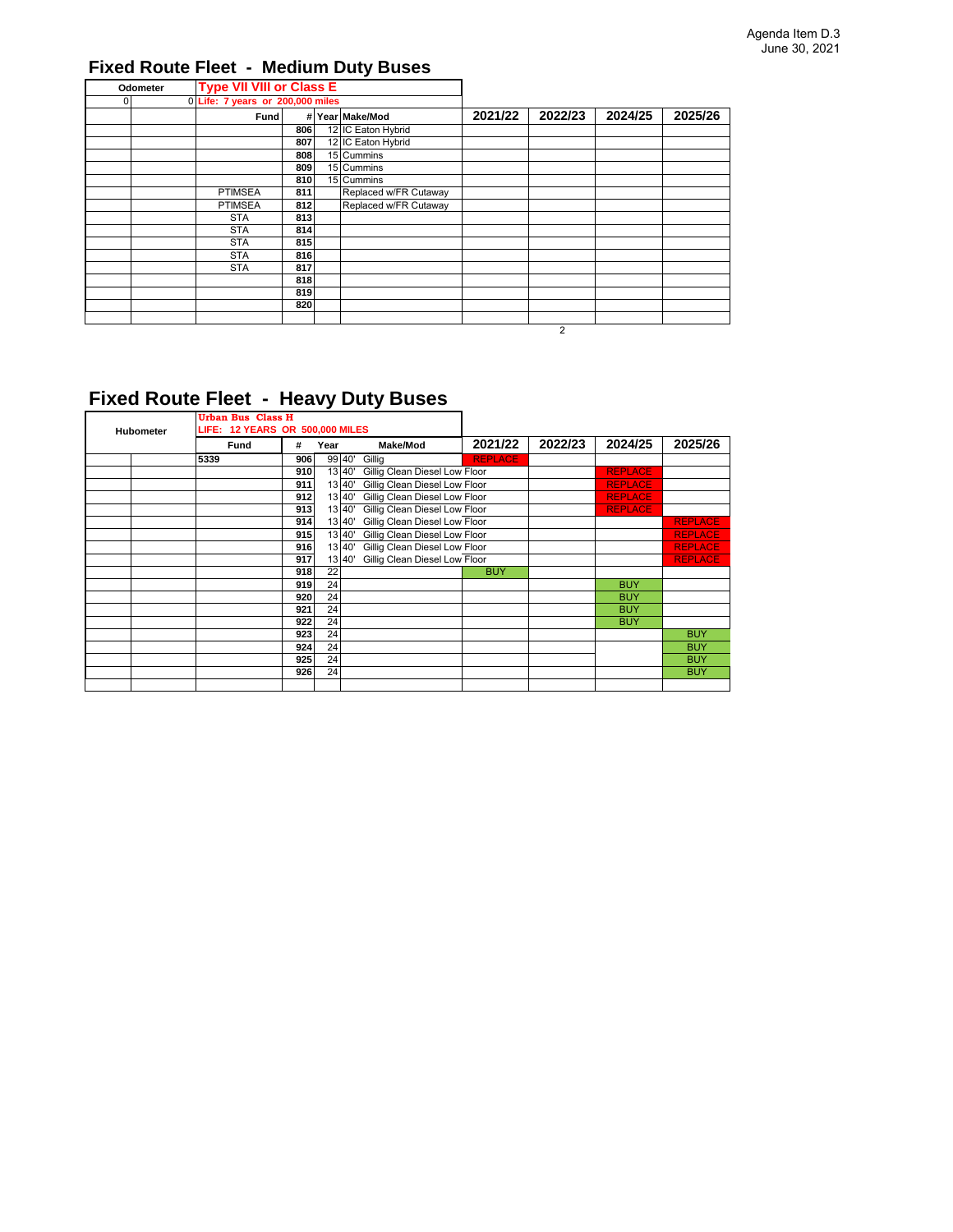# **MTA Five-Year Capital Plan**

### **Vehicle Replacement Plan - Estimated Costs**

| <b>Schedule of Purchases</b>  | 2021/22 | 2022/23 | 2023/24 | 2024/25 | 2025/26 |
|-------------------------------|---------|---------|---------|---------|---------|
| Staff - Hybrid AW             |         |         |         |         |         |
| <b>Staff - Electric</b>       |         |         |         |         |         |
| Staff - Mtc Van               | 2       |         |         |         |         |
| <b>Staff - Mtc Truck</b>      |         |         |         |         |         |
| <b>Senior Center Mini-Van</b> |         |         |         |         |         |
| <b>Senior Center Bus</b>      |         |         |         |         |         |
| <b>Dial-A-Ride Bus</b>        |         |         |         |         |         |
| <b>Cutaway Buses</b>          | ⌒       | 3       | 3       | 3       |         |
| <b>Medium Duty Bus</b>        |         |         |         |         |         |
| <b>Heavy Duty Bus</b>         |         |         |         |         |         |
| TOTAL                         | 5       |         | ?       |         | 11      |

| Unit Cost (\$000)*              | 2021/22   | 2022/23   | 2023/24   | 2024/25   | 2025/26     |
|---------------------------------|-----------|-----------|-----------|-----------|-------------|
| <b>Staff - Hybrid AW</b>        |           |           |           |           | \$40,000    |
| <b>Staff - Electric</b>         |           | \$40,000  |           |           | \$40,000    |
| <b>Staff - Mtc Van</b>          | \$40,000  |           |           |           |             |
| <b>Staff - Mtc Truck (crew)</b> |           |           |           |           |             |
| <b>Senior Center Mini-Van</b>   |           |           |           |           |             |
| <b>Senior Center Bus</b>        |           |           |           |           |             |
| Dial-A-Ride Bus                 |           |           |           |           | \$281,000   |
| <b>All Electric Cutaway Bus</b> | \$281,000 | \$295,050 | \$309,803 | \$325,293 | \$341,557   |
| <b>Medium Duty Diesel</b>       |           |           |           |           |             |
| <b>Heavy Duty Bus</b>           | \$950,000 |           |           | \$997,500 | \$1,047,375 |
| <b>Medium Duty Hybrid</b>       |           |           |           |           |             |
| <b>Medium Duty Electric</b>     |           |           |           |           |             |

| <b>TOTAL ANNUAL COST</b>        | 2021/22     | 2022/23   | 2023/24   | 2024/25     | 2025/26     |
|---------------------------------|-------------|-----------|-----------|-------------|-------------|
| <b>Staff - Hybrid AW</b>        | \$0         | \$0       | \$0       | \$0         | \$40,000    |
| <b>Staff - Electric</b>         | \$0         | \$40,000  | \$0       | \$0         | \$80,000    |
| <b>Staff - Mtc Van</b>          | \$80,000    | \$0       | \$0       | \$0         |             |
| <b>Staff - Mtc Truck (crew)</b> | \$0         | \$0       | \$0       | \$0         | \$0         |
| <b>Senior Center Mini-Van</b>   | \$0         | \$0       | \$0       |             | \$0         |
| <b>Senior Center Cutaway</b>    | \$0         | \$0       | \$0       | \$0         | \$0         |
| Dial-A-Ride Bus                 | \$0         | \$0       | \$0       | \$0         | \$562.000   |
| <b>Cutaway Bus</b>              | \$562,000   | \$885,150 | \$929,408 | \$975,878   | \$683,115   |
| <b>Medium Duty Diesel</b>       | \$0         | \$0       | \$0       | \$0         | \$0         |
| <b>Heavy Duty Bus</b>           | \$950,000   | \$0       | \$0       | \$3,990,000 | \$4,189,500 |
| <b>Medium Duty Hybrid</b>       | \$0         | \$0       | \$0       | \$0         | \$0         |
| <b>Medium Duty Electric</b>     | \$0         | \$0       | \$0       | \$0         | \$0         |
| <b>Total Annual Costs</b>       | \$1,592,000 | \$925,150 | \$929,408 | \$4,965,878 | \$5,554,615 |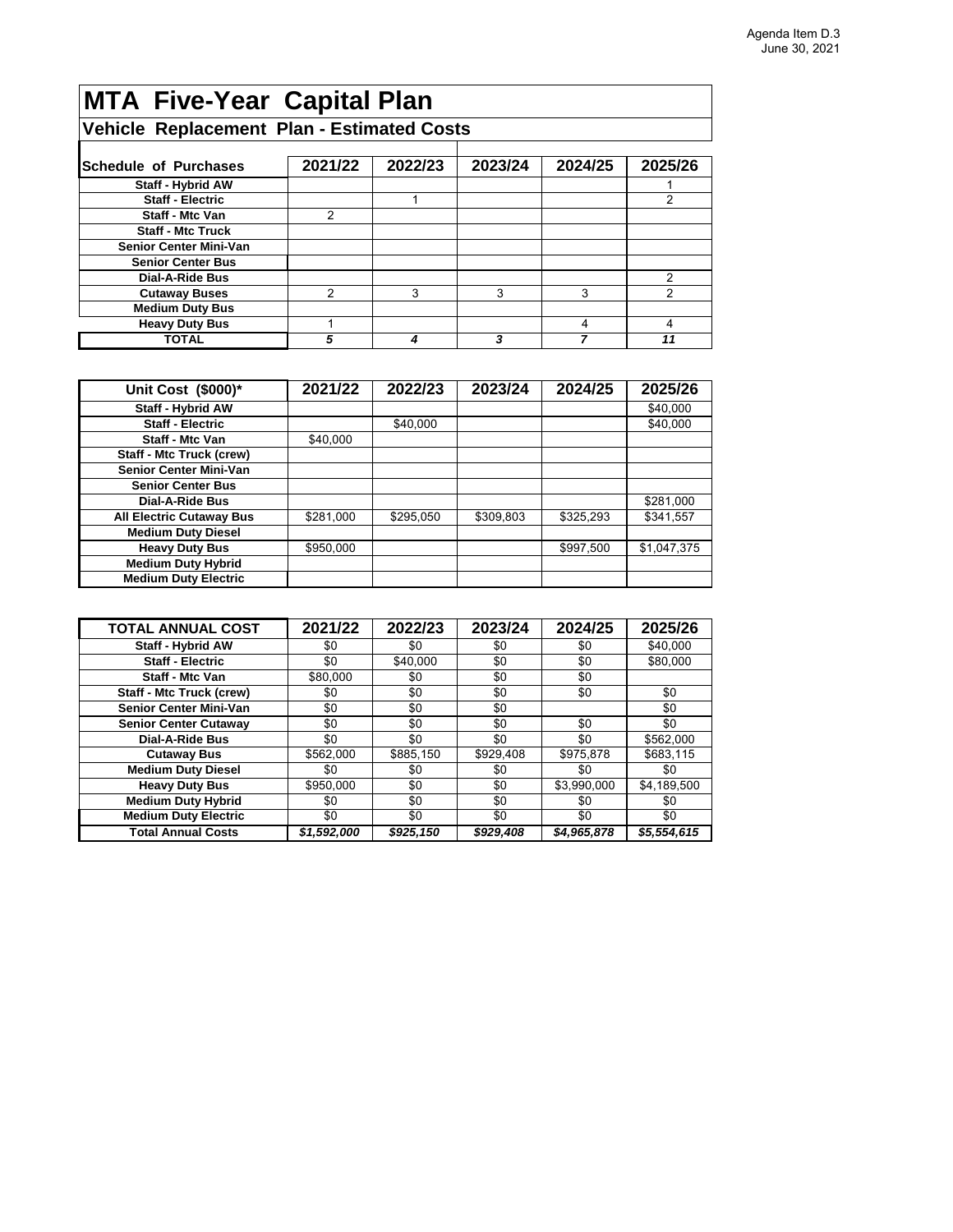# **FY 21-22 FIVE-YEAR CAPITAL PLAN**

 $\blacksquare$ 

# **Equipment Purchase Detail**

| Category                                 |         |         |         |         |         | <b>Five-Year</b> |
|------------------------------------------|---------|---------|---------|---------|---------|------------------|
| Project                                  | 2021/22 | 2022/23 | 2023/24 | 2024/25 | 2025/26 | <b>Total</b>     |
| <b>Operations</b>                        |         |         |         |         |         |                  |
| Miscellaneous                            | 2,000   | 2.000   | 2.000   | \$3,000 | \$3,000 | 12,000           |
| <b>Office Furniture</b>                  | 3,000   | 2500    | 2500    | \$3,000 | \$3,000 | 14,000           |
| <b>Computers: Receptionist</b>           |         |         |         |         |         | 0                |
| <b>Computers: Training Supervisor</b>    |         | 1.500   |         |         |         | 1,500            |
| Computers: Dispatch Supervisor           |         | 1.500   |         |         |         | 1,500            |
| <b>Computers: South Coast Supervisor</b> |         |         |         |         |         | 0                |
| Computers: Fort Bragg Supervisor         |         |         |         |         |         | $\mathbf 0$      |
| <b>Training Equipment</b>                | 3.500   | 2.000   | 2.000   | \$2,000 | \$2,000 | 11,500           |
| <b>Transportation Totals</b>             | 8,500   | 11,000  | 6,500   | 8,000   | 8.000   | 42,000           |

|                                 |        |                             |       |         |         | <b>Five-Year</b> |
|---------------------------------|--------|-----------------------------|-------|---------|---------|------------------|
| <b>Vehicles</b>                 |        | 2021/22   2022/23   2023/24 |       | 2024/25 | 2025/26 | <b>Total</b>     |
| <b>Miscellaneous</b>            | 2.500  | 2.500                       | 2.500 | 2,500   | 3,000   | 13,000           |
| Coach Transmissions and Engines | 5000   | 5000                        | 5000  | 5.000   | 6,000   | 26,000           |
| Air conditioning                | 35000  |                             |       | 35,000  |         | 70.000           |
|                                 |        |                             |       |         |         | $\Omega$         |
|                                 |        |                             |       |         |         | $\Omega$         |
| <b>Vehicles Total</b>           | 42,500 | 7,500                       | 7,500 | 42,500  | 9,000   | 109,000          |

|                                   |         |         |         |         |         | <b>Five-Year</b> |
|-----------------------------------|---------|---------|---------|---------|---------|------------------|
| <b>Maintenance</b>                | 2021/22 | 2022/23 | 2023/24 | 2024/25 | 2025/26 | <b>Total</b>     |
| Miscellaneous                     | 3,000   | 3,000   | 3,000   | 3,000   |         | 12,000           |
| <b>Ukiah Yard Reseal</b>          |         |         | 13,000  |         |         | 13,000           |
| <b>Willits Yard Reseal</b>        |         |         | 4,500   |         | 5,000   | 9,500            |
| Ft. Bragg Yard Reseal             | 3,500   |         |         |         |         | 3,500            |
| Wood seal north wall of shop      |         |         |         |         |         |                  |
| <b>Floor Scrubber</b>             |         |         |         |         |         |                  |
| <b>Break Room Roof</b>            |         |         | 15,000  |         |         | 15,000           |
| Wash Bay Brushes                  | 7,000   |         |         |         |         | 7,000            |
| <b>Window Replacement</b>         |         | 8,000   |         |         | 8,000   | 16,000           |
| <b>Mitchell Software</b>          |         |         |         |         |         |                  |
| Old Ukiah Shop - Remodel          |         | 35,000  |         |         |         | 35,000           |
| Tire machine, sensor friendly     |         |         |         |         |         |                  |
| Multi Refrigerant Recycle Machine |         |         |         |         |         |                  |
| Wash Bay Pumps and Motors         |         | 7,000   |         |         |         | 7,000            |
| Replace Diagnostics Laptop        |         |         | 2,500   |         |         | 2,500            |
| <b>Bob's Computer</b>             |         |         |         |         |         |                  |
| Scaffolding                       |         |         |         |         |         |                  |
| Nitrogen Tire Inflation System    |         |         |         |         | 25,000  | 25,000           |
| <b>Gas Pumps</b>                  |         |         |         |         |         |                  |
| <b>Maintenance Totals</b>         | 13,500  | 53,000  | 38,000  | 3,000   | 38,000  | 145,500          |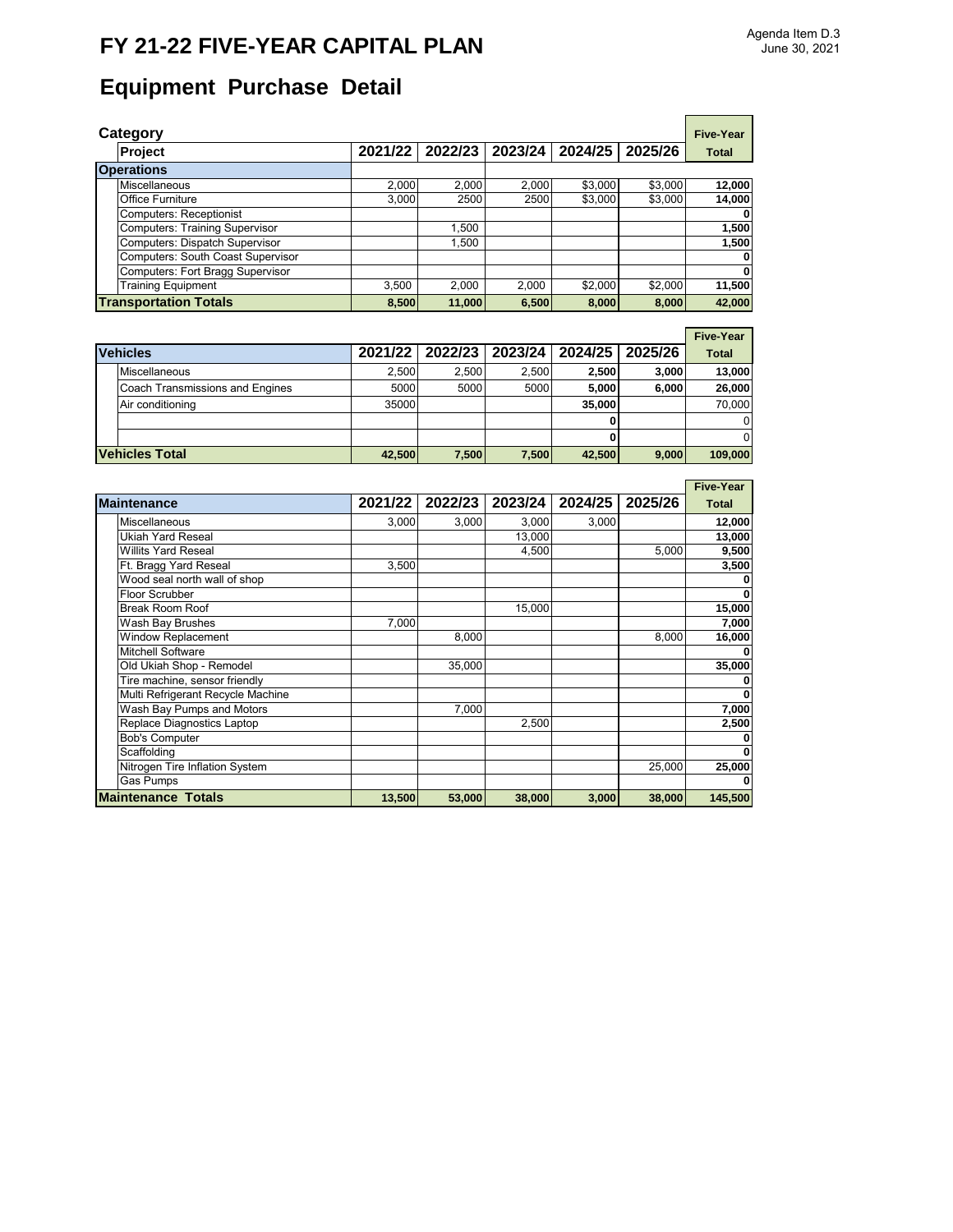# **FY 21-22 FIVE-YEAR CAPITAL PLAN**

# **Equipment Purchase Detail**

| Category                                |         |         |         |         |         | <b>Five-Year</b> |
|-----------------------------------------|---------|---------|---------|---------|---------|------------------|
| <b>Project</b>                          | 2021/22 | 2022/23 | 2023/24 | 2024/25 | 2025/26 | <b>Total</b>     |
| <b>Office - Administration</b>          |         |         |         |         |         |                  |
| Miscellaneous                           | 3,000   | 3,000   | 3,000   | 3,500   | 3,500   | 16,000           |
| Lease Copier for Ukiah/Ft. Bragg        | 15,500  | 16.000  | 16.500  | 16,500  | 16.575  | 81,075           |
| Heavy Duty Paper Shredder               | 2,100   |         |         |         |         | 2,100            |
| Coin Sorter                             |         |         |         |         |         | 0                |
| <b>Wiring Upgrade</b>                   | 20,000  |         |         |         |         | 20,000           |
| Managed IT Network/Care                 |         |         |         |         |         | 0                |
| Office Lighting & Furniture             | 4.000   | 1,000   | 1,000   | 2,000   |         | 8,000            |
| Telephone+Cell, replace + headsets      |         |         |         |         |         | 0                |
| Video Conference Ukiah and UVConfCtr    |         | 4.000   |         |         |         | 4,000            |
| Web Page TimeTable Design + Install     |         | 5,500   |         |         |         | 5,500            |
| Computer - Receptionist                 |         |         |         | 1,500   |         | 1,500            |
| Computer - HR                           |         |         |         | 1,500   |         | 1,500            |
| <b>Computer - Accounting Specialist</b> |         | 1,800   |         | 1,500   |         | 3,300            |
| Computer - Finance Manager              |         |         |         | 1,500   |         | 1,500            |
| Computer - ED                           | 1,800   |         |         |         |         | 1,800            |
| HR - Copier, Recording Equipment        |         | 2,500   | 2,500   |         |         | 5,000            |
| <b>Administration Totals</b>            | 46,400  | 33,800  | 23,000  | 28,000  | 20,075  | 151,275          |

|                                    |             |         |         |         |         |         | <b>Five-Year</b> |
|------------------------------------|-------------|---------|---------|---------|---------|---------|------------------|
| <b>Shelters and Benches</b>        |             | 2021/22 | 2022/23 | 2023/24 | 2024/25 | 2025/26 | <b>Total</b>     |
| <b>Shelters</b>                    |             | 1.200   | 1.500   | 2.500   | 1.500   | 2.500   | 9,200            |
| <b>Benches</b>                     | (materials) | 1,200   | 1.500   | 1,500   | 1,200   | 1,500   | 6,900            |
| Bus Stops & Signs                  |             |         | 20,000  |         | 15,000  | 8,000   | 43,000           |
| <b>Stops</b>                       |             |         |         |         |         |         | $\mathbf{0}$     |
|                                    |             |         |         |         |         |         | $\mathbf{0}$     |
|                                    |             |         |         |         |         |         | 0                |
|                                    |             |         |         |         |         |         | 0                |
| <b>Shelters and Benches Totals</b> |             | 2,400   | 23,000  | 4,000   | 17,700  | 12,000  | 59,100           |

### **Five-Year**

| <b>Security</b>       |  |  | 2021/22   2022/23   2023/24   2024/25   2025/26 | <b>Total</b> |
|-----------------------|--|--|-------------------------------------------------|--------------|
|                       |  |  |                                                 |              |
|                       |  |  |                                                 |              |
|                       |  |  |                                                 |              |
|                       |  |  |                                                 |              |
| <b>Security Total</b> |  |  |                                                 |              |